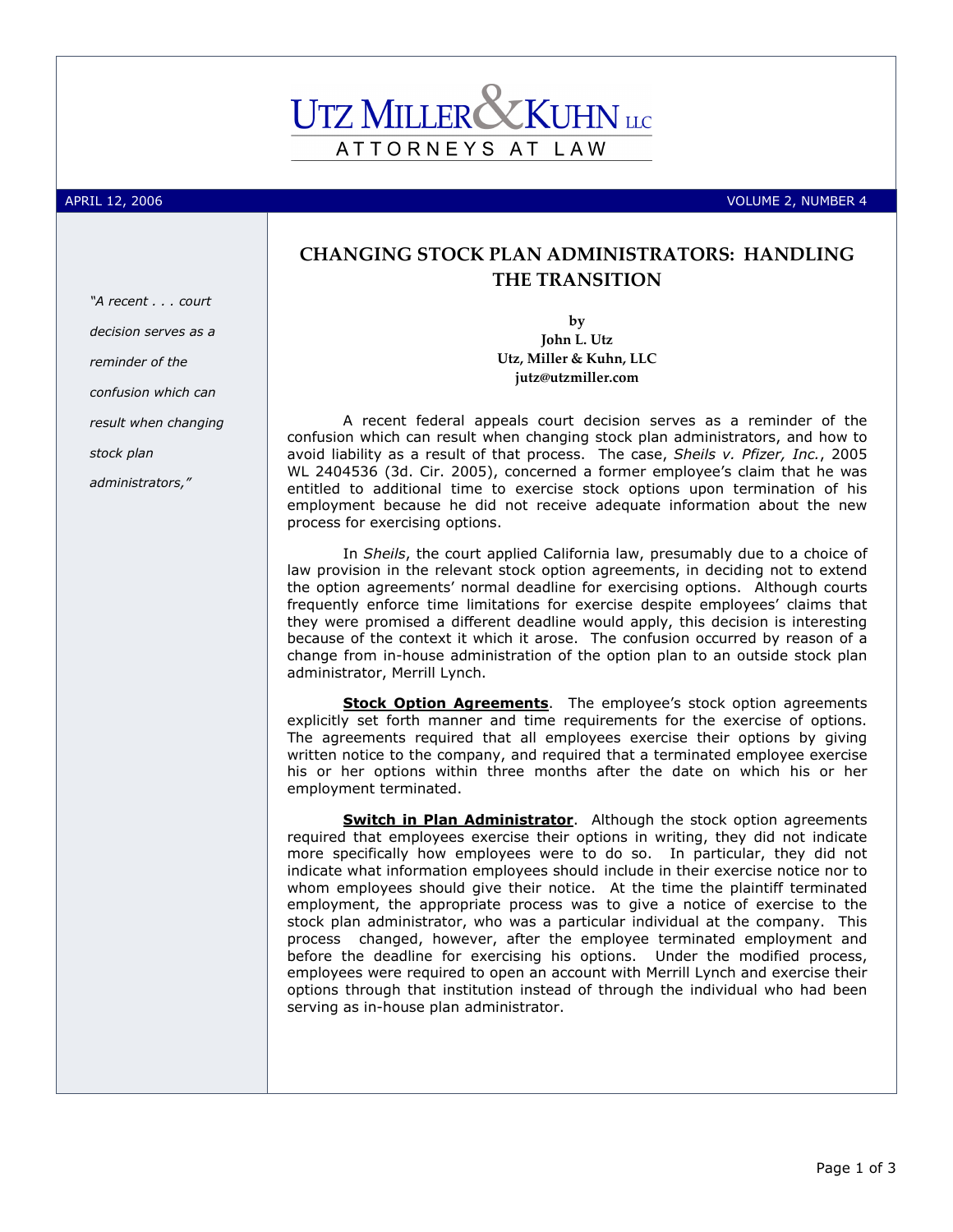"The court concluded that the employee did not exercise his options in the limited period of time set forth in the option agreement, and that this timeframe must

be strictly enforced."

Utz Miller & Kuhn, LLC 13200 Metcalf Suite 230 Overland Park, KS 66213

Phone: 913.685.0970 Fax: 913.685.1281

Gregory B. Kuhn gkuhn@utzmiller.com Phone: 913.685.0774 Fax: 913.685.1281

Eric N. Miller emiller@utzmiller.com Phone: 913.685.8150 Fax: 913.685.1281

John L. Utz jutz@utzmiller.com Phone: 913.685.7978 Fax: 913.685.1281

Matthew J. Eickman meickman@utzmiller.com Phone: 913.685.0749 Fax: 913.685.1281

## www.utzmiller.com

The information in this newsletter is of a general nature only and does not constitute legal advice.

Consult your attorney for advice appropriate to your circumstances.

The employee received a mailing from the company a few weeks before his employment was terminated, advising him as follows:

Next week you will receive a Pfizer Stock Option Package in the mail. This kit will prepare you for the July 1, 2002 transition to the Merrill Lynch system. This kit will include important information about the new service, what you need to know to open an account and exercise your options and an invitation to . . . upcoming information sessions . . . .

The company claimed it sent the kit referred to in the mailing to all past and current employees and that it did so during the month in which the employee terminated. The employee said he never received the kit and therefore never saw instructions for exercising his options under the new system.

Helpful Factors. The company had done several things that helped it win the lawsuit. The first was sending to the employee the preliminary mailing announcing the switch to Merrill Lynch. Second, the company provided the employee with separation documents upon his termination of employment reminding him that his stock options were subject to the terms and conditions of the stock option agreements. The separation documents also included a Merrill Lynch phone number that terminated employees could call if they had questions regarding their stock options. That phone number was the same number provided to employees in the kit.

**Employee's Complaints**. The person who had been serving as plan administrator, and who continued to serve as administrator on the date the employee terminated employment, usually sent terminated employees a certified letter informing them of how many options they had, how to go about exercising their options, and the deadline for doing so. The employee claimed he did not receive such a certified letter. The employee also claimed he called the individual who served as stock plan administrator on the day he was terminated, asking for information about his stock options and how he could exercise them, but the administrator did not respond to his voicemail message.

 The employee asserted that he called Merrill Lynch within the timeframe for exercising his options (using the number that was listed in the separation documents), and asked for information about his outstanding options. He said the person to whom he spoke told him Merrill Lynch could not help him because he did not have an account at Merrill Lynch. The employee claimed that he later called the in-house plan administrator again, before the switch to Merrill Lynch had become effective, but that she did not respond. The employee said he also did not receive an e-mail that the outgoing administrator sent on her last day of employment, reminding employees that she was leaving the company, and that they should contact Merrill Lynch to exercise their options.

On the day after his options expired, the employee received a status report from Merrill Lynch informing him that his options had expired on the previous day. He said he immediately called the number on the report and left a message. The next day, he called a representative of the company, who confirmed that the employee's options had expired and would not be reinstated.

Court's Conclusion. The court concluded that the employee did not exercise his options in the limited period of time set forth in the option agreement, and that this timeframe must be strictly enforced. The employee argued that the company had prevented him from exercising his options by failing to inform him how to exercise once Merrill Lynch replaced the in-house stock plan administrator. In particular, the employee complained that the in-house